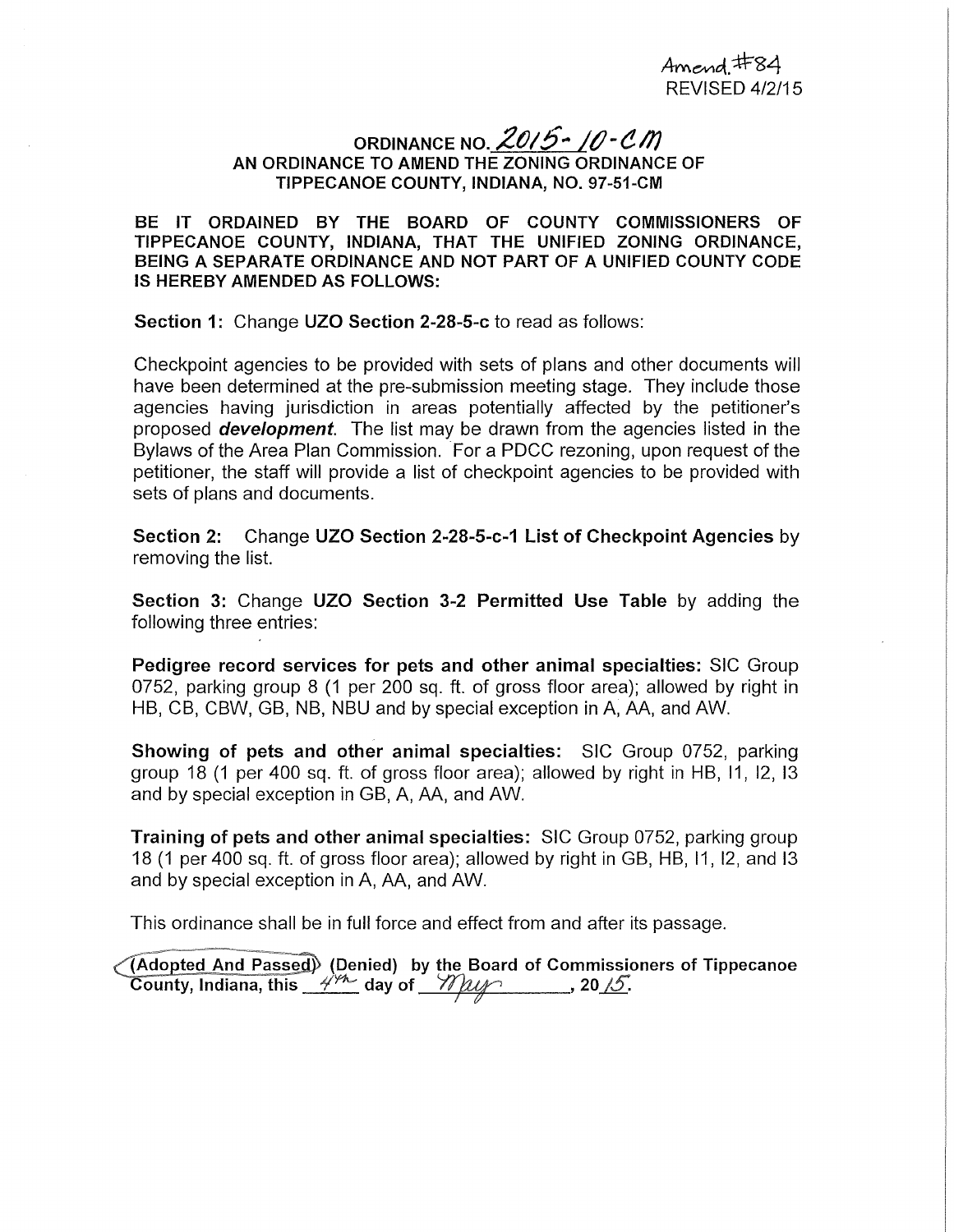$A$ m end.  $\pm 84$ REVISED 4/2/15

VOTE:  $\frac{\mathcal{M}}{\mathcal{N}}$ Thomas Murtaugh, President <u>yes</u> David Byers, Vice President  $\sim 5$  $\mathbf{M}$ Tracy Brown, Member  $\overline{\overline{\overline{C}}\overline{\overline{C}}\overline{\overline{C}}\overline{\overline{C}}\overline{\overline{C}}\overline{\overline{C}}\overline{\overline{C}}\overline{\overline{C}}\overline{\overline{C}}\overline{\overline{C}}\overline{\overline{C}}\overline{\overline{C}}\overline{\overline{C}}\overline{\overline{C}}\overline{\overline{C}}$ Num Robert Plantenga, Auditor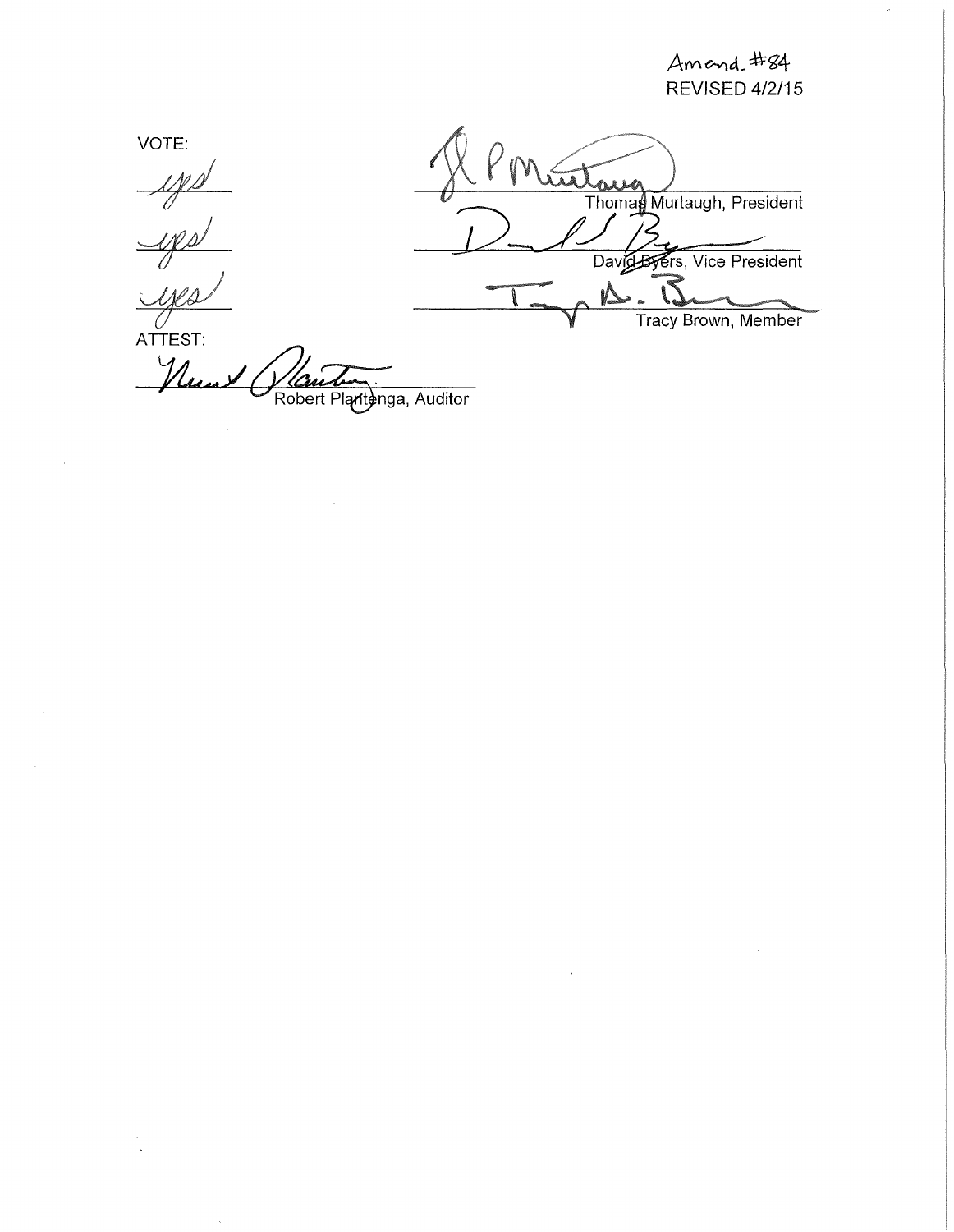THE *=Area Plan Commi66ion* 

of TIPPECANOE COUNTY

20 NORTH 3RD STREET LAFAYETTE, INDIANA 47901-1209

(765) 423-9242 (765) 423-9154 [FAX] www.tippecanoe.in.gov/apc

SALLIE DELL FAHEY EXECUTIVE DIRECTOR

April 16, 2015 Ref. No.: 15-060

Tippecanoe County Commissioners 20 N. 3<sup>rd</sup> Street Lafayette IN 47901

#### **CERTIFICATION**

#### **RE: UZO AMENDMENT #84:**

This amendment includes changes to the PD checkpoints list and adds training and showing of pets to the UZO Permitted Use Table.

Dear Commissioners:

As Secretary to the Area Plan Commission of Tippecanoe County, I do hereby certify that at a public hearing held on April 15, 2015, the Area Plan Commission of Tippecanoe County voted 12 yes  $-$  0 no on the motion to approve the enclosed amendment to the Unified Zoning Ordinance. Therefore, the Area Plan Commission of Tippecanoe County recommends to the Tippecanoe County Commissioners that the proposed zoning ordinance amendment be approved.

Sincerely,

de : *Dun Fahuy*<br>Sallie Dell Fahey

Executive Director

SDF/lmu

Enclosure: Staff Report and Ordinance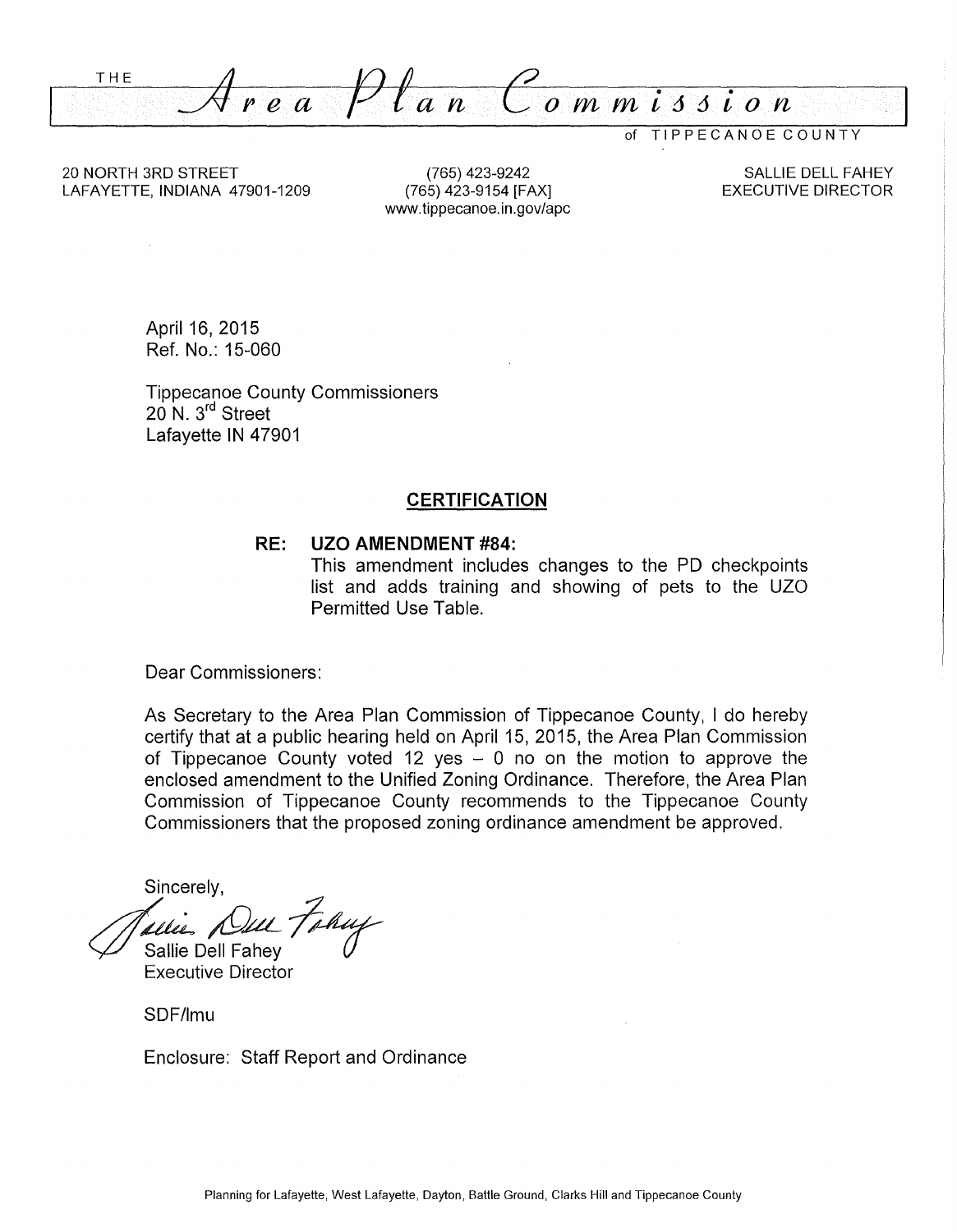# UNIFIED ZONING ORDINANCE AMENDMENT #84 PD Checkpoints List and Animal Specialties

STAFF REPORT April 9, 2015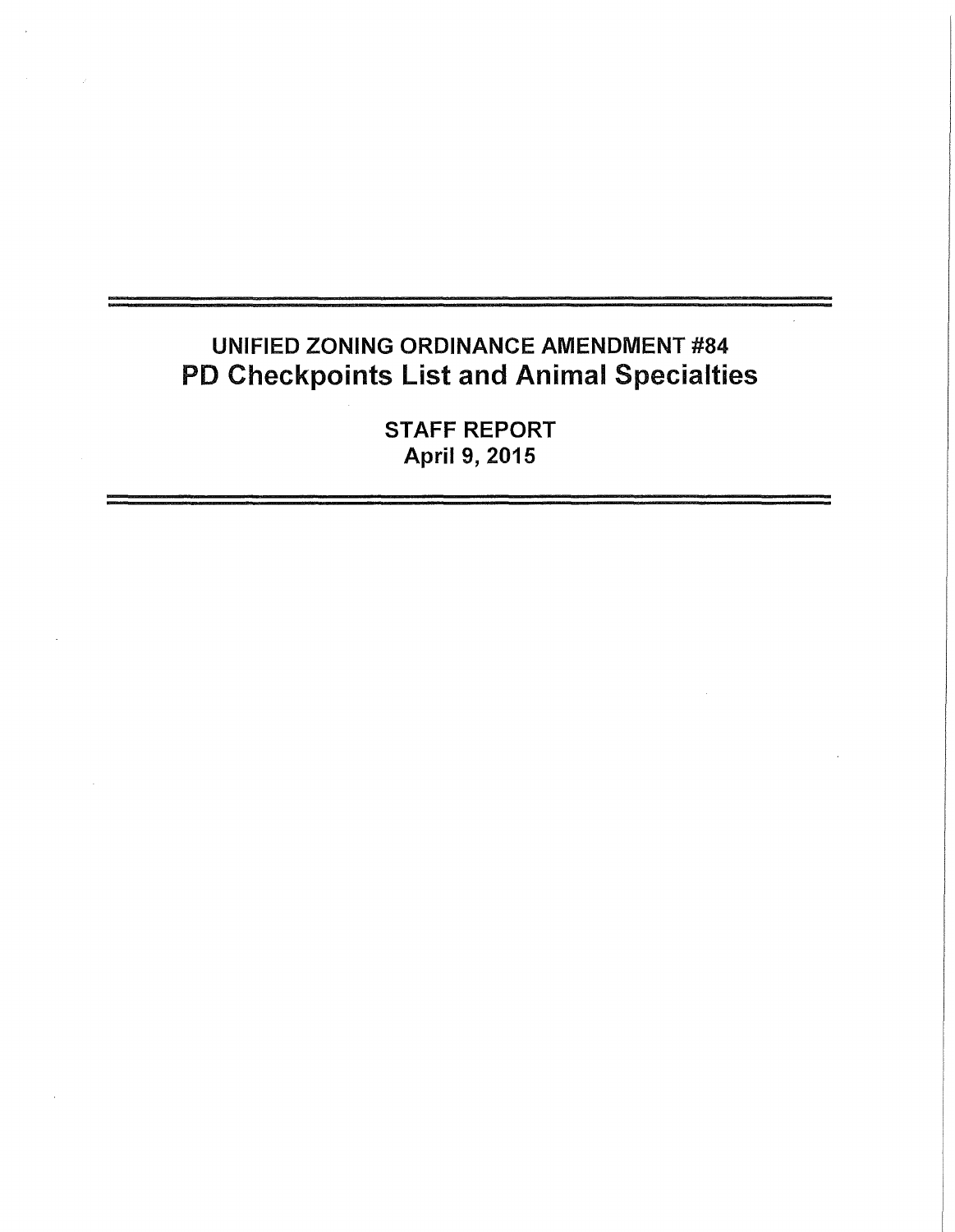# **Unified Zoning Ordinance Amendment #84 PD CHECKPOINTS LIST and ANIMAL SPECIAL TIES**

**Staff Report April 9, 2015** 

This amendment has two main sections: first, to remove the "list of checkpoint agencies" shown in the UZO under the Planned Development section and second, to add three entries to the Permitted Use Table found under the heading, "Animal Specialties."

### PD Checkpoints List:

Checkpoints are the public agencies that developers are required to send plans to prior to applying for subdivisions, planned developments, and certain rezone requests. This is required so that staff can get feedback from the various agencies that would be affected by a proposed development. While the list of checkpoints for subdivisions and rezones does not appear in the zoning ordinance and is only in the bylaws, the list of checkpoints used in PD's does appear in the UZO. Each time this list is updated, an ordinance amendment is required in order to amend it. Removing this list from the UZO makes sense and will save staff time in the future. This part of Amendment #84 would remove the checkpoints list in the UZO and clarify that the checkpoints list can be found in the APC bylaws.

#### Animal Specialties:

The American Kennel Club was looking to relocate its pet training facility from its current location to Lafayette. Unfortunately, the UZO only permits pet training in the Agricultural zones since it comes under the catchall heading, "all other animal specialty services, except veterinary." In fact, it is only permitted by special exception in the A, AW, and AA zones. Lafayette does not have any A, AW, or AA zones.

It seemed odd to staff as well as the Administrative Officers that boarding kennels and animal shelters are permitted by right in the GB and HB zones, but a pet training facility required both a special exception and a rural zoning district.

It was decided to take a closer look at all of the uses that fall under that heading (0752 in the SIC Manual) and staff found that three of those uses would be compatible in other zoning districts that are found in our cities. Those uses, and the zones staff feels comfortable locating them in, are as follows (these are in addition to the rural zones where the uses are already permitted by special exception):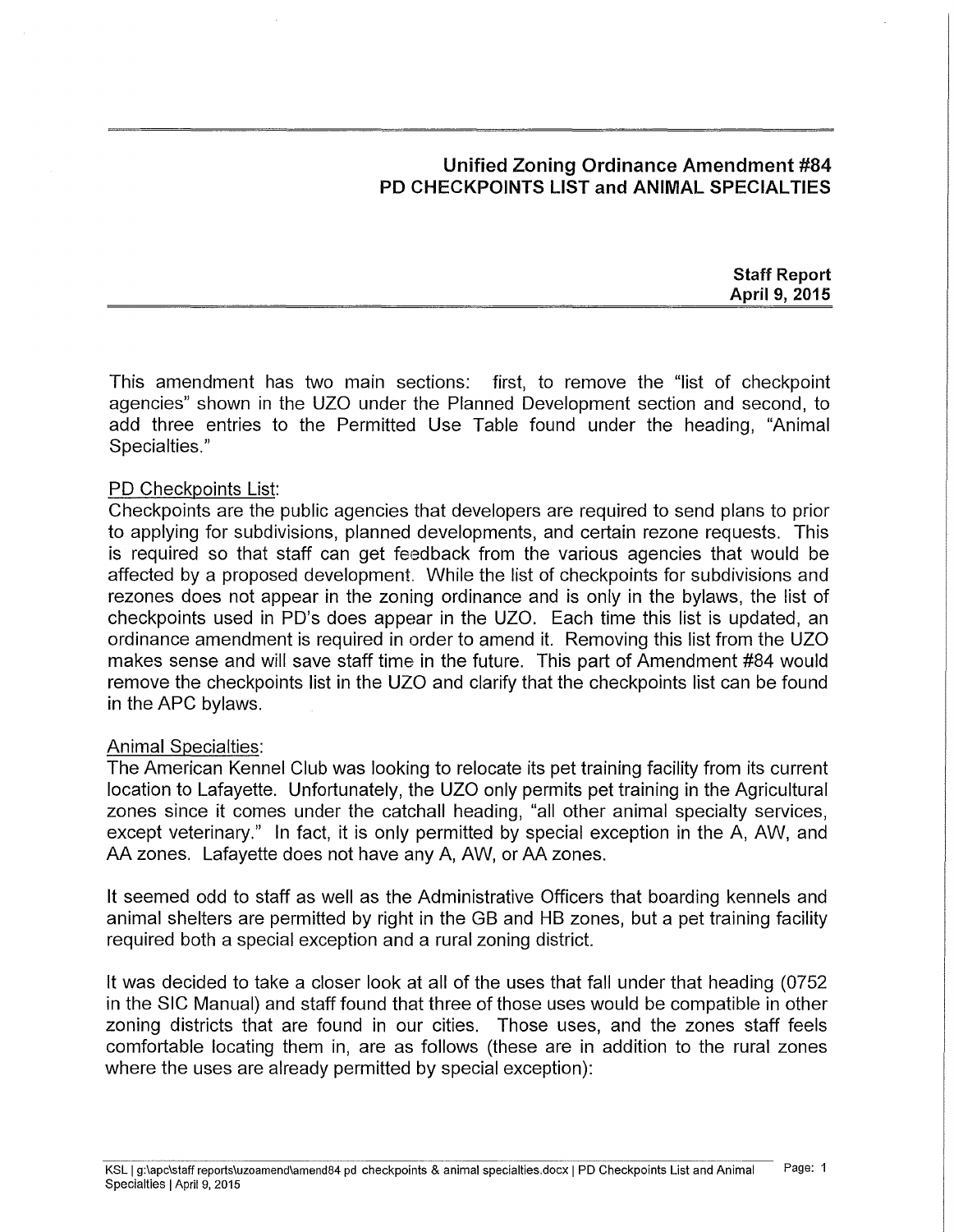#### "Pedigree record services for pets and other animal specialties"

This is primarily an office use and should be allowed by right where offices are allowed in HB, CB, CBW, GB, NB, and NBU zones.

#### "Showing of pets and other animal specialties"

Because this use could potentially generate heavy traffic and could cause parking problems, it should be allowed in HB, 11, 12 and 13 by right and in GB by special exception.

#### "Training of pets and other animal specialties"

In staff's opinion, this should be allowed at least where kennels are allowed, in GB and HB zones as well as 11, 12, and 13.

This proposal was reviewed by the Administrative Officers of both Lafayette and West Lafayette which agreed to the changes and was approved by the Ordinance Committee at its March 4<sup>th</sup> meeting.

### **RECOMMENDATION:**

Approval